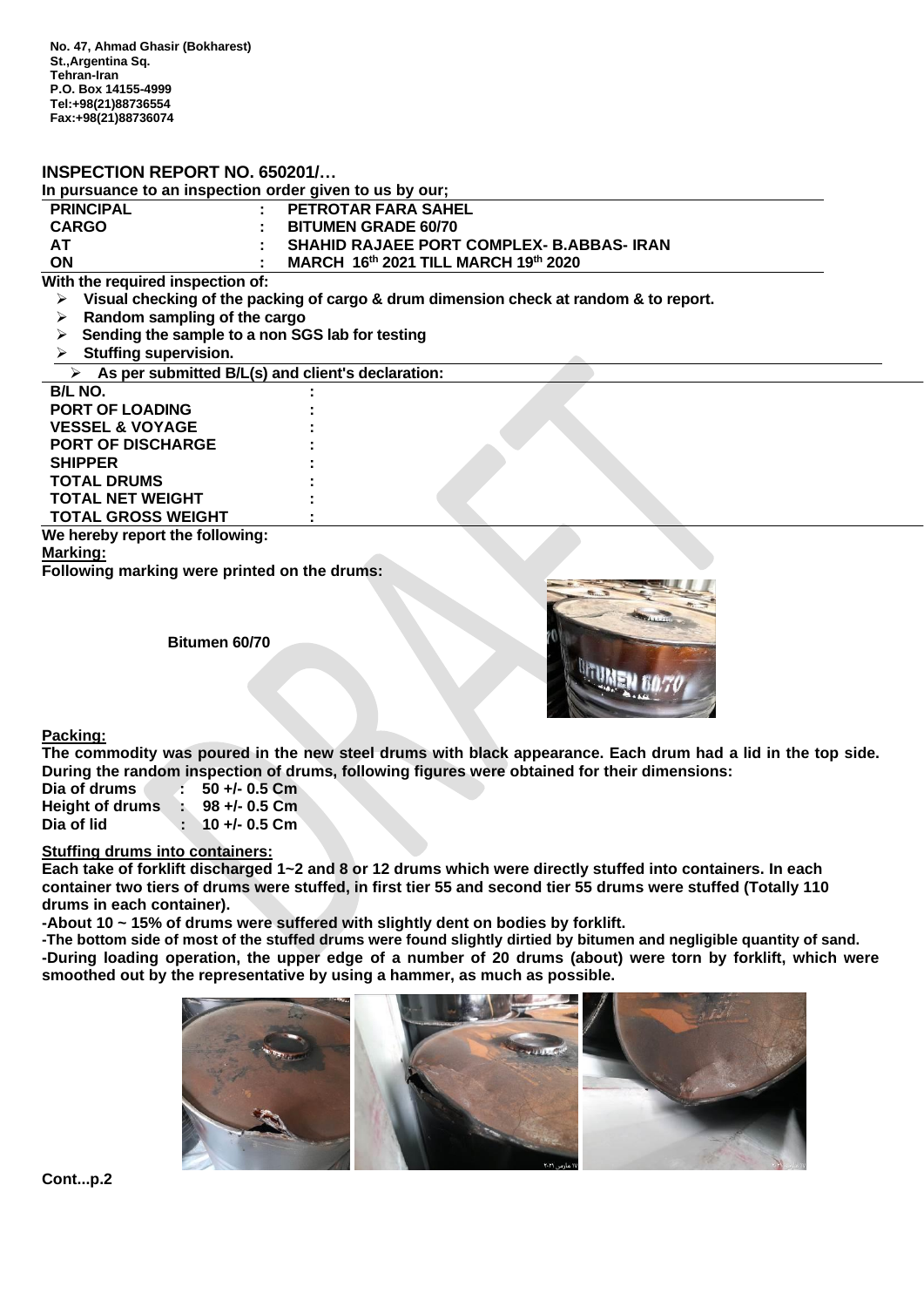## **INSPECTION REPORT NO. 650201/… Page 2 of 2**

#### **Stuffed containers:**

**The commodity was stuffed into 30\*20 Ft. containers, under our supervision as following:**

| No. | <b>Container No.</b> | <b>QTY of Drums</b> | <b>SGS Seal No.</b> | <b>Date of Stuffing</b> |
|-----|----------------------|---------------------|---------------------|-------------------------|
| 01  | <b>HPLU 395928-3</b> | 110 Drums           | 508401              | 16.03.2021              |
| 02  | CAXU 655024-5        | 110 Drums           | 508402              | 16.03.2021              |
| 03  | <b>IPXU 313684-0</b> | 110 Drums           | 508403              | 16.03.2021              |
| 04  | <b>MOAU 021850-0</b> | 110 Drums           | 508404              | 16.03.2021              |
| 05  | <b>TTNU 160604-8</b> | 110 Drums           | 508405              | 16.03.2021              |
| 06  | <b>TTNU 189299-6</b> | 110 Drums           | 508691              | 17.03.2021              |
| 07  | <b>MOAU 654149-0</b> | 110 Drums           | 508692              | 17.03.2021              |
| 08  | <b>TTNU 307630-6</b> | 110 Drums           | 508693              | 17.03.2021              |
| 09  | <b>HPLU 282170-8</b> | 110 Drums           | 508694              | 17.03.2021              |
| 10  | <b>TTNU 338981-0</b> | 110 Drums           | 508695              | 17.03.2021              |
| 11  | TGHU 146159-7        | 110 Drums           | 508696              | 17.03.2021              |
| 12  | GLDU 296734-6        | 110 Drums           | 508697              | 17.03.2021              |
| 13  | PMLU 200638-4        | 110 Drums           | 508698              | 17.03.2021              |
| 14  | GLDU 312350-3        | 110 Drums           | 508761              | 18.03.2021              |
| 15  | <b>FSCU 311423-8</b> | 110 Drums           | 508762              | 18.03.2021              |
| 16  | <b>CRXU 153537-1</b> | 110 Drums           | 508763              | 18.03.2021              |
| 17  | <b>MOAU 653006-9</b> | 110 Drums           | 508764              | 18.03.2021              |
| 18  | <b>TEMU 429369-0</b> | 110 Drums           | 508765              | 18.03.2021              |
| 19  | <b>TTNU 307304-0</b> | 110 Drums           | 508766              | 18.03.2021              |
| 20  | GATU 115258-4        | 110 Drums           | 508767              | 18.03.2021              |
| 21  | <b>CCSU 713163-7</b> | 110 Drums           | 508768              | 18.03.2021              |
| 22  | <b>UESU 217180-2</b> | 110 Drums           | 508769              | 18.03.2021              |
| 23  | <b>MOAU 049688-2</b> | 110 Drums           | 508770              | 18.03.2021              |
| 24  | MOAU 034536-1        | 110 Drums           | 508771              | 19.03.2021              |
| 25  | <b>YTLU 234481-9</b> | 110 Drums           | 508772              | 18.03.2021              |
| 26  | <b>TTNU 131561-2</b> | 110 Drums           | 508773              | 18.03.2021              |
| 27  | GVCU 205598-8        | 110 Drums           | 508774              | 18.03.2021              |
| 28  | <b>LNTU 337953-6</b> | 110 Drums           | 508775              | 18.03.2021              |
| 29  | <b>TTNU 367743-6</b> | 110 Drums           | 508776              | 18.03.2021              |
| 30  | <b>MOAU 030406-4</b> | 110 Drums           | 508777              | 18.03.2021              |

## **Sampling:**

**Sampling was performed during stuffing the cargo into containers at warehouse, (The number of 15 selected drums: according to ASTM D140M–09, Standard Practice for Sampling Bituminous Materials).**

**Due to presenting cargo already packed in drums at the time of inspection , we 've been restricted to take the increments from accessible top level of drums only.**

**Sampling :**

**Drawn samples were well mixed and 3x1 litre composite samples were made, sealed by SGS and distributed as below:**

• **One composite sample of whole drums was dispatched to non SGS laboratory with seal No. .**

• **Three composite samples will be retained at SGS with seal Nos. & and for 90 days. Analysis:**

**One composite sample was sent to Non-SGS laboratory for testing. The following results were presented on the laboratory letterhead.**

| The following results were presented on the laboratory letternead. |                         |                      |               |  |  |
|--------------------------------------------------------------------|-------------------------|----------------------|---------------|--|--|
| <b>SPECIFICATION FOR BITUMEN GRADE 60/70</b>                       | <b>TEST METHOD</b>      | <b>SPECIFICATION</b> | <b>RESULT</b> |  |  |
| Penetration @ 25° C, 0.1MM                                         | <b>ASTM D5</b>          | 60/70                | 62            |  |  |
| Softening point, (R&B), °C                                         | <b>ASTM D36</b>         | 46min                | 48.9          |  |  |
| Flash point, °C                                                    | <b>ASTM D92</b>         | 230min               | 300           |  |  |
| Density at 25° C, gr/cm <sup>3</sup>                               | <b>ASTM D70</b>         | ---                  | 1.0278        |  |  |
| Ductility @ 25°C, 5CM/MIN, Cm                                      | <b>ASTM D133</b>        | 100<                 | >100          |  |  |
| <b>Solubility in TCE%WT</b>                                        | <b>ASTM D2042</b>       | <b>Min 99%</b>       | 99.8          |  |  |
| Loss On Heating, WT%                                               | <b>ASTM D6</b>          | ---                  | 0.002         |  |  |
| Drop In Penetration after heating                                  | <b>ASTM D6 &amp; D5</b> | ---                  | 6.45          |  |  |
| <b>Spot Test, Naphta</b>                                           | A.A.S.H. TO.T102        | <b>Nea</b>           | <b>Neg</b>    |  |  |

**These findings are reported herein for convenience only and SGS has no liability for the subcontracted results which remain with the lab."**